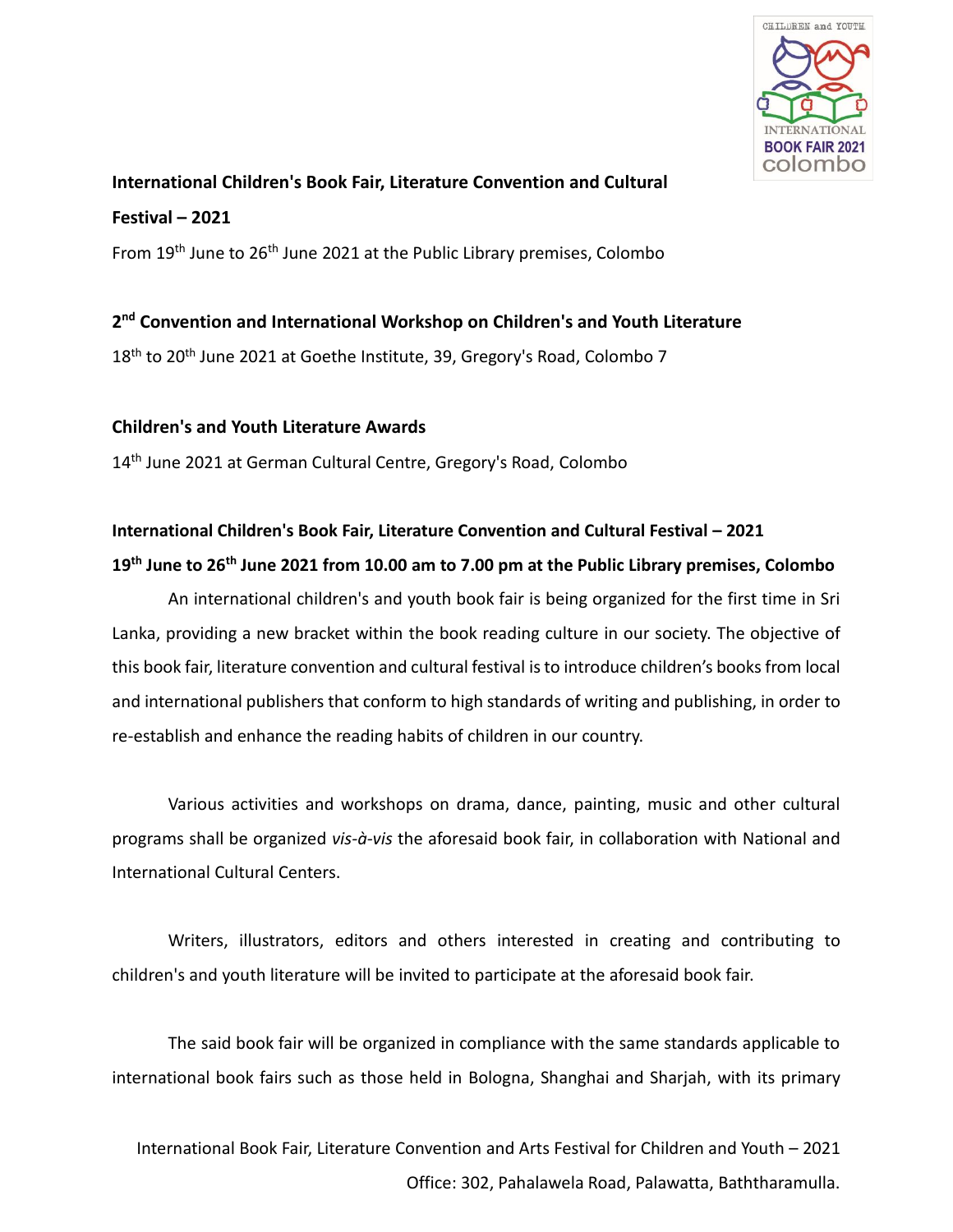

objective being to recognize and encourage children to become avid readers.

#### **The following events will be organized at the said book fair:**

#### **I. International Children's Book Fair**

The objective of this book fair is to promote children's and youth literature books produced in Sri Lanka and other countries. There will be no text books and/or stationery items sold at the said book fair, as ordinarily done in other local book fairs. We shall best endeavor to create a childfriendly environment in order to pique their interest in reading, and transport them to a new world of quality reading, with the aid of story tellers, clowns, dancers, singers, artists and other forms of worthwhile entertainment.

#### **II. Convention for Children and Youth**

This event will be a more developed extension of the Convention held in the year of 2019, organized by IBBY Sri Lanka Section. This event will be held for three consecutive days commencing on 18<sup>th</sup> June 2021 and concluding on 20<sup>th</sup> June 2021. The facilitators of the event will consist of authors, editors and publishers of children and youth publications recognized by local and international platforms. The presenters will contribute by way of physical and online participation. The stakeholders will be selected by calling applications prior to the event.

# **III. 100 Books Project and Children and Youth Literature Award Festival**

This will be a special activity among the many events organized as indicated herein. One hundred children and youth books published within the past decade and conforming to high standards of writing and publishing will be selected and recognized. Three recognized books under the categories of **Best Book for Children; Best Book for Youth; and the Best Books with Illustrations**  will be recognized with certificates and cash awards. The selected hundred books will be listed in a specific catalogue in order for promotion among foreign publishers at international forums with the objective of exploring the possibility of translation. In order to evaluate and assess whether such books have conformed to applicable standards, a selection committee shall be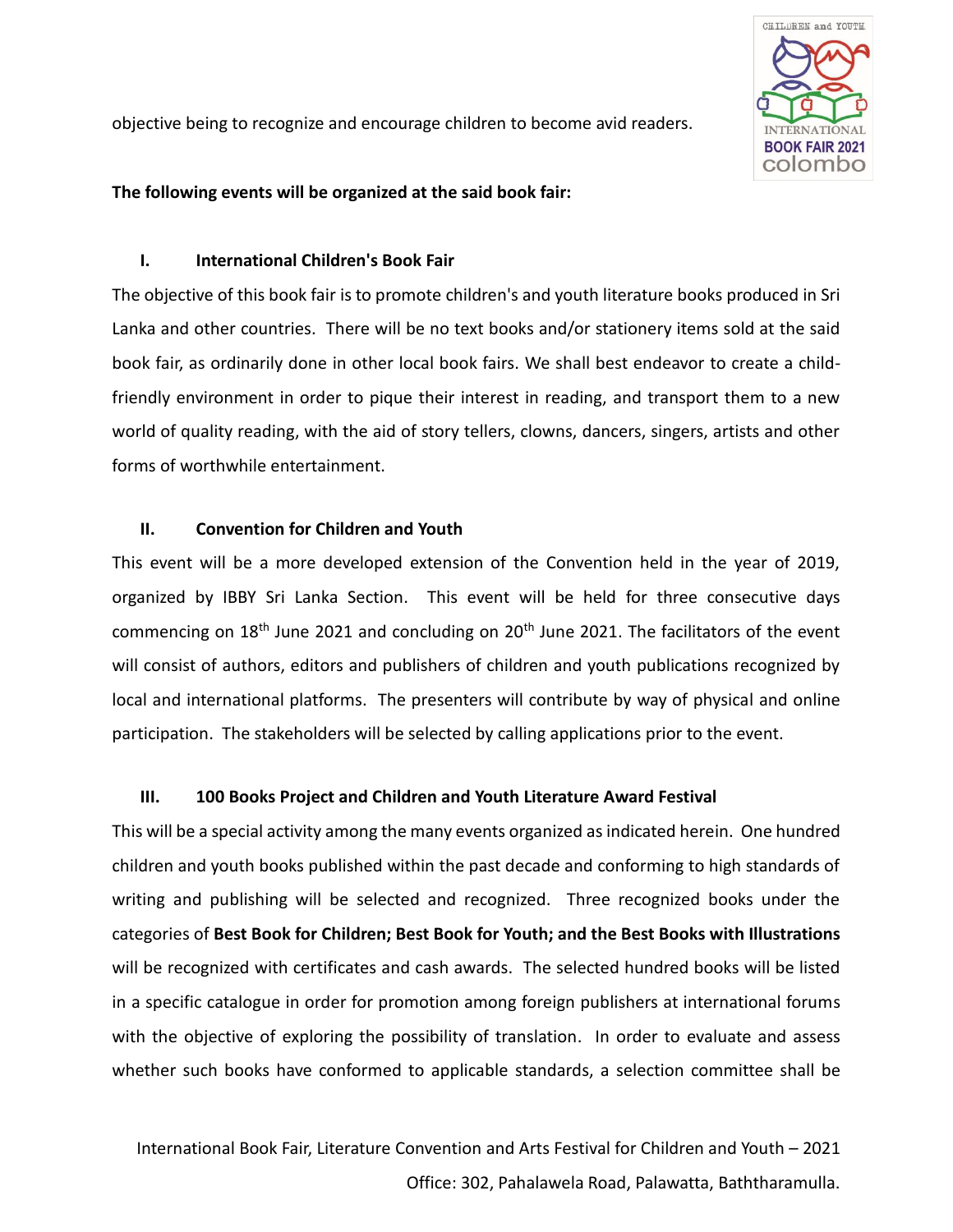

drawn with the participation of officials and/or individuals from the following institutions:

- The Educational Publication Advisory Board of the Ministry of Education
- The Book Development Council of the Ministry of Education
- The Colombo Public Library
- The National Institute of Library and Information Sciences of Colombo University
- Room to Read

# **IV. Art Festival**

Many art and cultural events have been organized to be held from  $19<sup>th</sup>$  June 2021 to 26<sup>th</sup> June 2021 including:

- Full day open-air activities with the participation of local and foreign cultural institutes;
- International children and youth film festival;
- Drama and street drama performances;
- Musical fair;
- Art exhibition and activities;
- Conferences and discussions for children, youth and parents;
- Writers forums;
- Platforms to meet authors, illustrators, editors and publishers of children and youth publications.

# *M. Safeer* **- Chairman of Book Fair Committee**

Having worked in the book publishing industry for 22 years, I always wished to discover a new dimension within the book industry. I have consistently tried to create some awareness through our publications to further community development in some way, be it the simplest. One of the things I learnt when I gained some international experience and exposure in book publishing over the years was a mechanism to develop the book industry in a small country like ours in order to conform to international standards. So with that in mind, I thought it would be a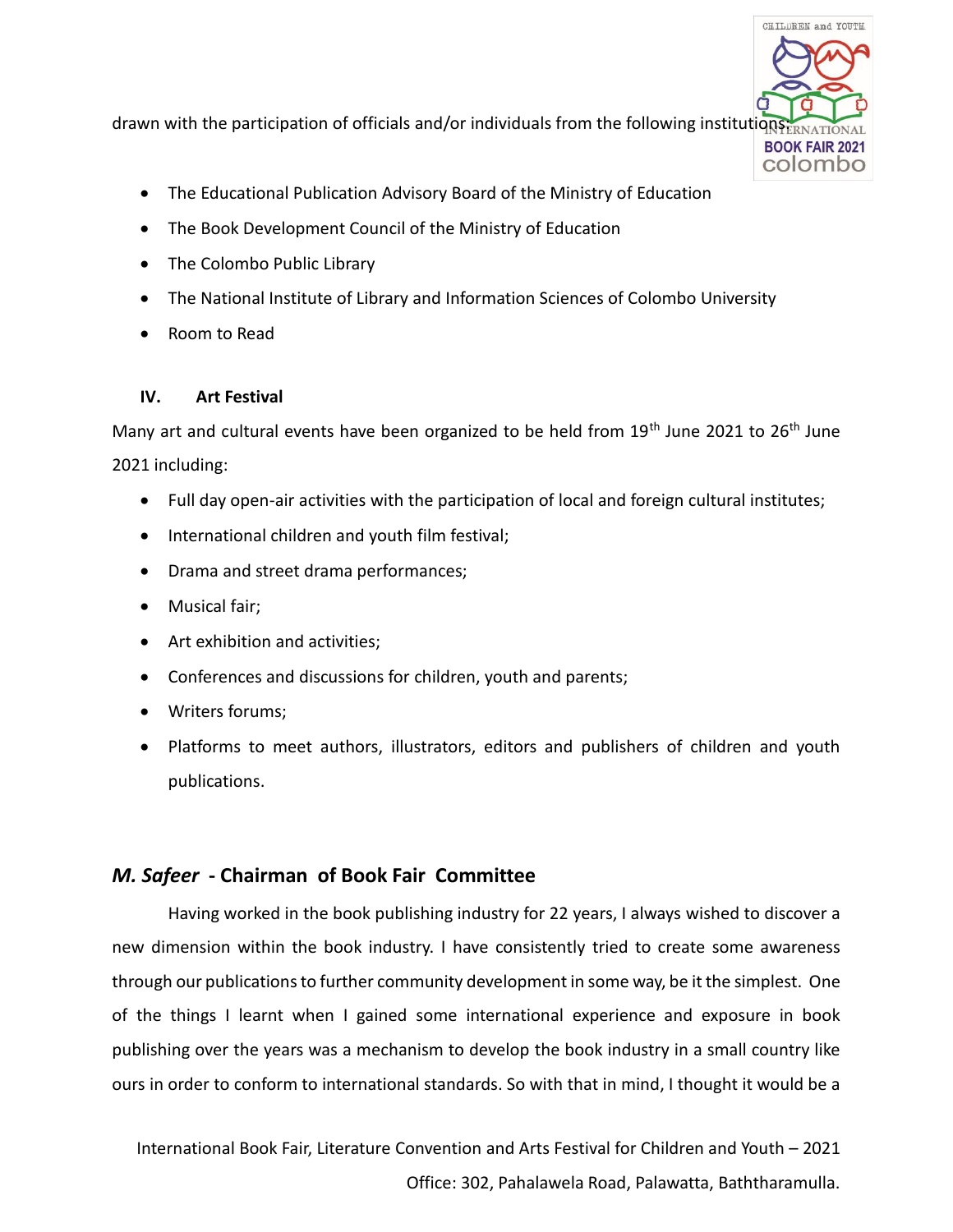

good idea to promote reading among the children and youth community in this count BOOK FAIR 2021<br>Accordingly, two years ago, a group of approximately fifteen people who were engaged in the

book publishing industry got together to address this issue, and to make plans for the future of the book industry and the reader. Awareness was and is being raised. One of the main realizations was that literature could not be revived without promoting reading. As a road to such revival, it was suggested that for the first time, a children's and youth book fair should be held in accordance with international standards. The proposals for the same are expanding, growing, and have resulted in a massive national effort to achieve a new culture of reading by strengthening writers, readers and publishers. We have great confidence that we will receive the support of all.

# **Dinesh Kulatunga – President IBBY Sri Lanka Section**

The Sri Lanka Board on Books for Young People (SLBBY) is the local section of the International Board on Books for Young People established in 1953, which is a non-profit organization operated by volunteers. Its objective which is in line with the modern global movement is to develop relationships among nations through good books which enables such nations to understand the diverse cultures and traditions contained within each such nation and thereby lead the future for a harmonious and peaceful world.

As responsible Sri Lankans it is our duty to promote children's and youth literature of our own nation and that of other countries by way of translation. To achieve this great objective and in order to address the common issues of the world, we should be equipped with high standard literature. In this sense, we comparatively, fall below applicable international standards and so we must develop our writers and illustrators while promoting reading habits in our society. Therefore, our immediate approach is to balance all these objectives and as a whole to develop this sector of literature in our country.

The members of the said IBBY section consists of state and non-state institutes which are responsible for children's affairs with special focus on matters concerning literature and books.